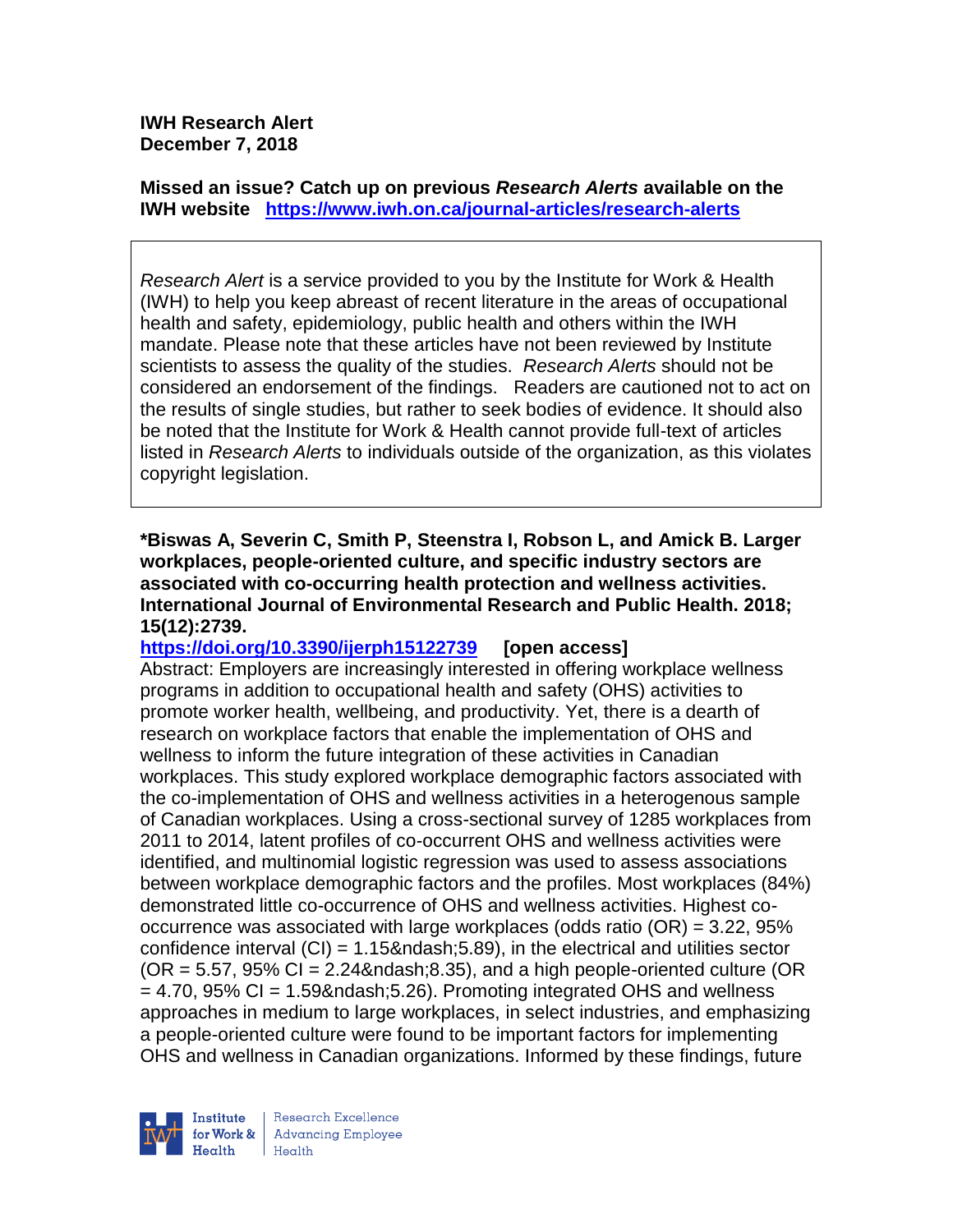studies should understand the mechanisms to facilitate the integration of OHS and wellness in workplaces

**Arewa AO, Theophilus S, Ifelebuegu A, and Farrell P. Analysis of penalties imposed on organisations for breaching safety and health regulations in the United Kingdom. Safety and Health at Work. 2018; 9(4):388-397. <https://doi.org/10.1016/j.shaw.2018.01.004> [open access]** Abstract: Background The study analyzes penalties imposed on organizations for breaching safety and health regulations. The research questions are as follows: what are the commonly breached safety and health regulations? How proportional are penalties imposed on organizations for breaching health and safety regulations in the United Kingdom? Methods The study employed sequential explanatory mixed research strategies for better understanding of health and safety penalties imposed on organizations. Actual health and safety convictions and penalties data for 10 years (2006 to 2016) were obtained through the United Kingdom Health and Safety Executive (HSE) public register for convictions. Overall, 2,217 health and safety cases were analyzed amounting to total fines of -ú37,179,916, in addition to other wide-ranging penalties. For thorough understanding, eight interviews were conducted with industry practitioners, lawyers, and HSE officials as part of the study qualitative data. Results Findings show that the Health and Safety at Work (HSW) Act accounted for 46% of all HSE prosecution cases in the last decade. This is nearly half of the total safety and health at work prosecutions. Moreover, there is widespread desire for organizations to comply with the HSW Act, but route fines are seen as burdensome and inimical to business growth. Conclusion A key deduction from the study reveal significant disproportionality concerning penalties imposed on organizations for breaching safety and health regulations. On aggregate, small companies tend to pay more for health and safety offenses in a ratio of 1:2 compared to large companies. The study also reveals that the HSW-áAct accounted for nearly half of the total safety and health at work prosecutions in the last decade

#### **Brossoit RM, Crain TL, Leslie JJ, Hammer LB, Truxillo DM, and Bodner TE. The effects of sleep on workplace cognitive failure and safety. Journal of Occupational Health Psychology. 2018; [Epub ahead of print]. <https://doi.org/10.1037/ocp0000139>**

Abstract: Healthy employee sleep is important for occupational safety, but the mechanisms that explain the relationships among sleep and safety-related behaviors remain unknown. We draw from Crain, Brossoit, and Fisher's (in press) work, nonwork, and sleep (WNS) framework and Barnes' (2012) model of sleep and self-regulation in organizations to investigate the influence of construction workers' self-reported sleep quantity (i.e., duration) and quality (i.e., feeling wellrest upon awakening, ability to fall asleep and remain asleep) on workplace cognitive failures (i.e., lapses in attention, memory, and action at work) and subsequent workplace safety behaviors (i.e., safety compliance and safety



Research Excellence for Work & | Advancing Employee Health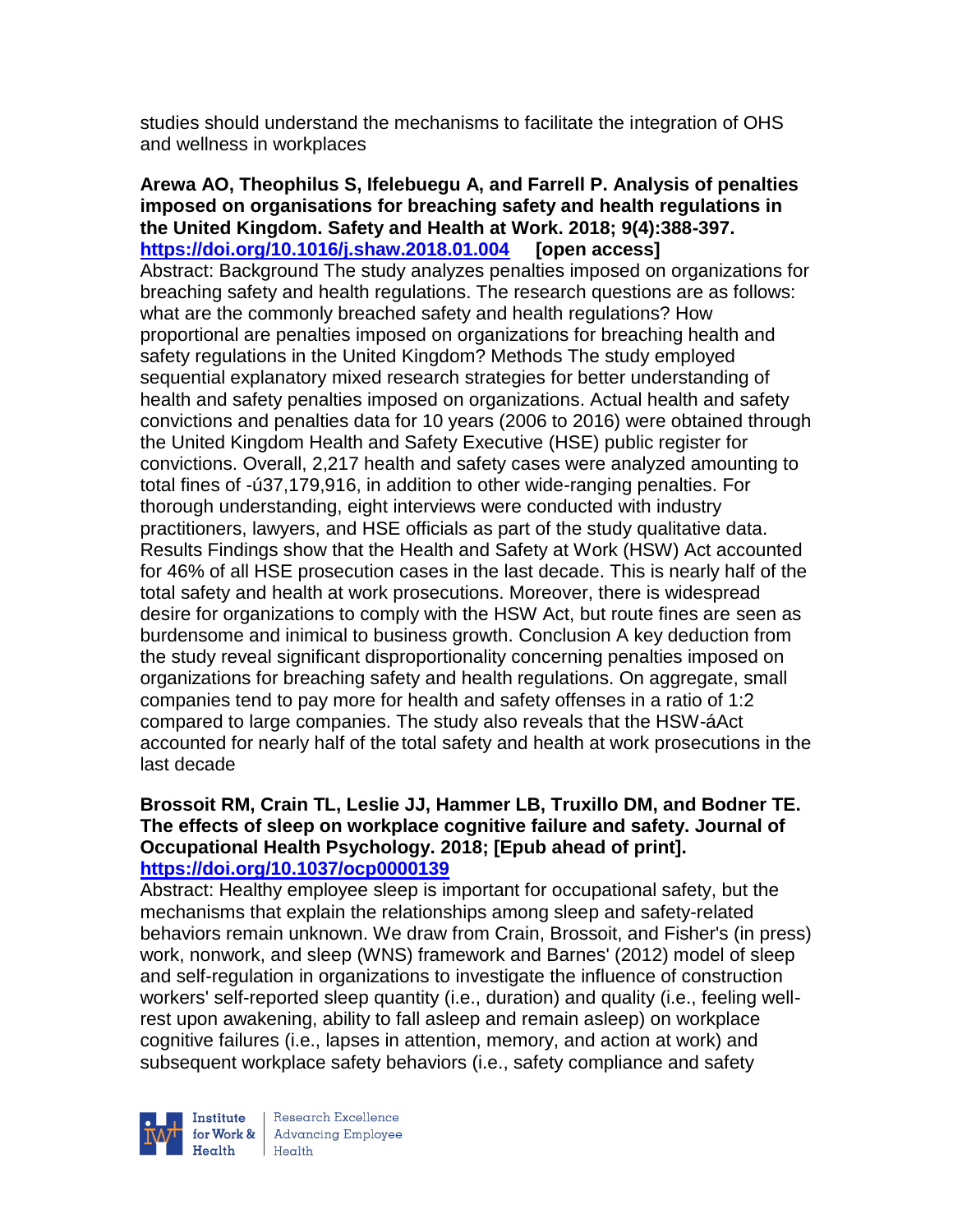participation) and reports of minor injuries. Construction workers from two public works agencies completed surveys at baseline, 6 months, and 12 months. Our results suggest that workers with more insomnia symptoms on average reported engaging in fewer required and voluntary safety behaviors and were at a greater risk for workplace injuries. These effects were mediated by workplace cognitive failures. In addition, workers with greater sleep insufficiency on average reported lower safety compliance, but this effect was not mediated by workplace cognitive failures. These results have implications for future workplace interventions, suggesting that organizations striving to improve safety should prioritize interventions that will reduce workers' insomnia symptoms and improve their ability to quickly fall asleep and stay asleep throughout the night. (PsycINFO Database Record (c) 2018 APA, all rights reserved)

# **Eggerth DE, Keller BM, Cunningham TR, and Flynn MA. Evaluation of toolbox safety training in construction: the impact of narratives. American Journal of Industrial Medicine. 2018; 61(12):997-1004.**

#### **<https://doi.org/10.1002/ajim.22919>**

Abstract: BACKGROUND: Construction is a dangerous industry with a large number of small businesses. Because they require minimal resources to deliver, toolbox talks may be an ideal training format for small construction contractors. METHODS: Eight toolbox talks were developed, each with two versions. One version of each toolbox talk was standard and one version included a narrative and discussion questions. Participants were randomly assigned to receive the standard or the narrative version. Pre- and post-intervention surveys measured demographics, workplace safety climate, and knowledge. The post-intervention survey also measured training impact. RESULTS: Including narratives with discussion questions significantly increased knowledge gain and led to increased training impact. Less experienced workers were more likely to gain knowledge and training impact compared to more experienced workers. There were no significant changes in workplace safety climate. CONCLUSIONS: The results suggest that including a narrative and discussion questions increases toolbox talk effectiveness

## **Heyeres M, Tsey K, Yang Y, Yan L, and Jiang H. The characteristics and reporting quality of research impact case studies: a systematic review. Evaluation and Program Planning. 2018; 73:10-23.**

### **<https://doi.org/10.1016/j.evalprogplan.2018.11.002>**

Abstract: Despite the growing expectation that researchers report the impact of their research using a case study approach, systematic reviews of research impact have focused on frameworks, indicators, methods of data collection and assessment rather than impact case studies. Our aim is to provide an overview of the characteristics of published research impact case studies, including translation activities, and their reporting quality. We searched for peer-reviewed impact studies published between 2000 and 2018 using a case study approach and selected 25 suitable papers. We applied descriptive statistics to study



Research Excellence for Work & Advancing Employee  $H_{\text{eath}}$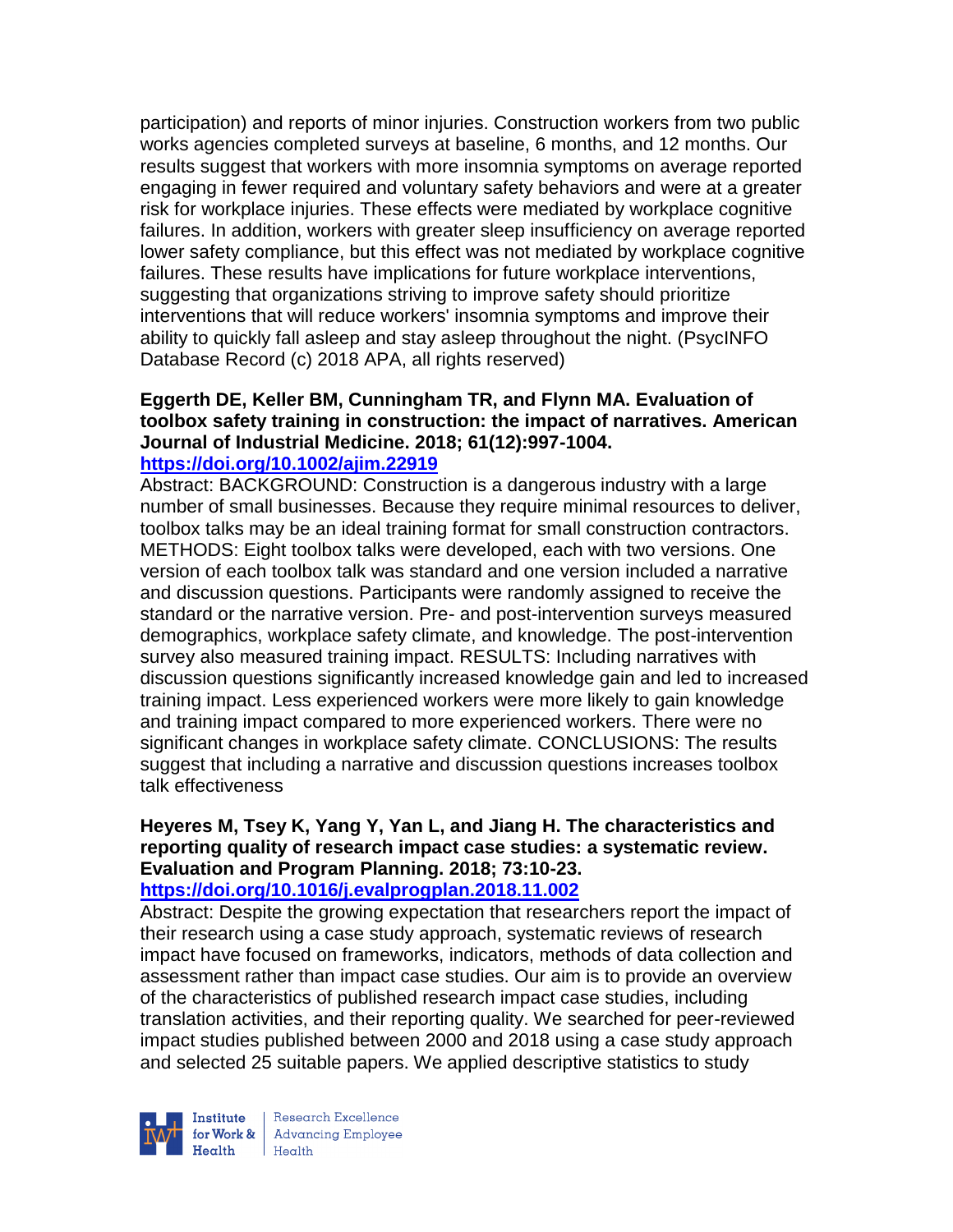characteristics, conducted thematic analysis of research translation activities and assessed reporting quality using the 10-point ISRIA statement. 24 papers reported intermediate impacts, such as advocacy, or the development of statements, tools, or technology. 4 reported on longer-term societal impacts, such as health outcomes and economic return on investment. 7 reported on translation activities. Papers scored well against the ISRIA statement on 5 domains of reporting quality. Weakest scores centred around identification of stakeholder needs and stakeholder involvement, and ethics and conflict of interest. We identified the need for more consistency in reporting through a case study approach, more systematic reporting of translation pathways and greater transparency concerning estimated costs and benefits of the research and its translation and impact assessment

### **Hoekstra F, Martin Ginis KA, Allan V, Kothari A, and Gainforth HL. Evaluating the impact of a network of research partnerships: a longitudinal multiple case study protocol. Health Research Policy and Systems. 2018; 16(1):107.**

#### **<https://doi.org/10.1186/s12961-018-0377-y>**

Abstract: BACKGROUND: Conducting and/or disseminating research together with community stakeholders (e.g. policy-makers, practitioners, community organisations, patients) is a promising approach to generating relevant and impactful research. However, creating strong and successful partnerships between researchers and stakeholders is complex. Thus far, an in-depth understanding of how, when and why these research partnerships are successful is lacking. The aim of this study is to evaluate and explain the outcomes and impacts of a national network of researchers and community stakeholders over time in order to gain a better understanding of how, when and why research partnerships are successful (or not). METHODS: This longitudinal multiple case study will use data from the Canadian Disability Participation Project, a large national network of researchers and community stakeholders working together to enhance community participation among people with physical disabilities. To maximise the impact of research conducted within the Canadian Disability Participation Project network, researchers are supported in developing and implementing knowledge translation plans. The components of the RE-AIM framework (reach, effectiveness, adoption, implementation and maintenance) will guide this study. Data will be collected from different perspectives (researchers, stakeholders) using different methods (logs, surveys, timeline interviews) at different time points during the years 2018-2021. A combination of data analysis methods, including network analysis and cluster analysis, will be used to study the RE-AIM components. Qualitative data will be used to supplement the findings and further understand the variation in the RE-AIM components over time and across groups. DISCUSSION: The outcomes, impacts and processes of conducting and disseminating research together with community stakeholders will be extensively studied. The longitudinal design of this study will provide a unique opportunity to examine research partnerships over time and understand



Research Excellence Institute<br>
for Work & Advancing Employee<br>
Health Health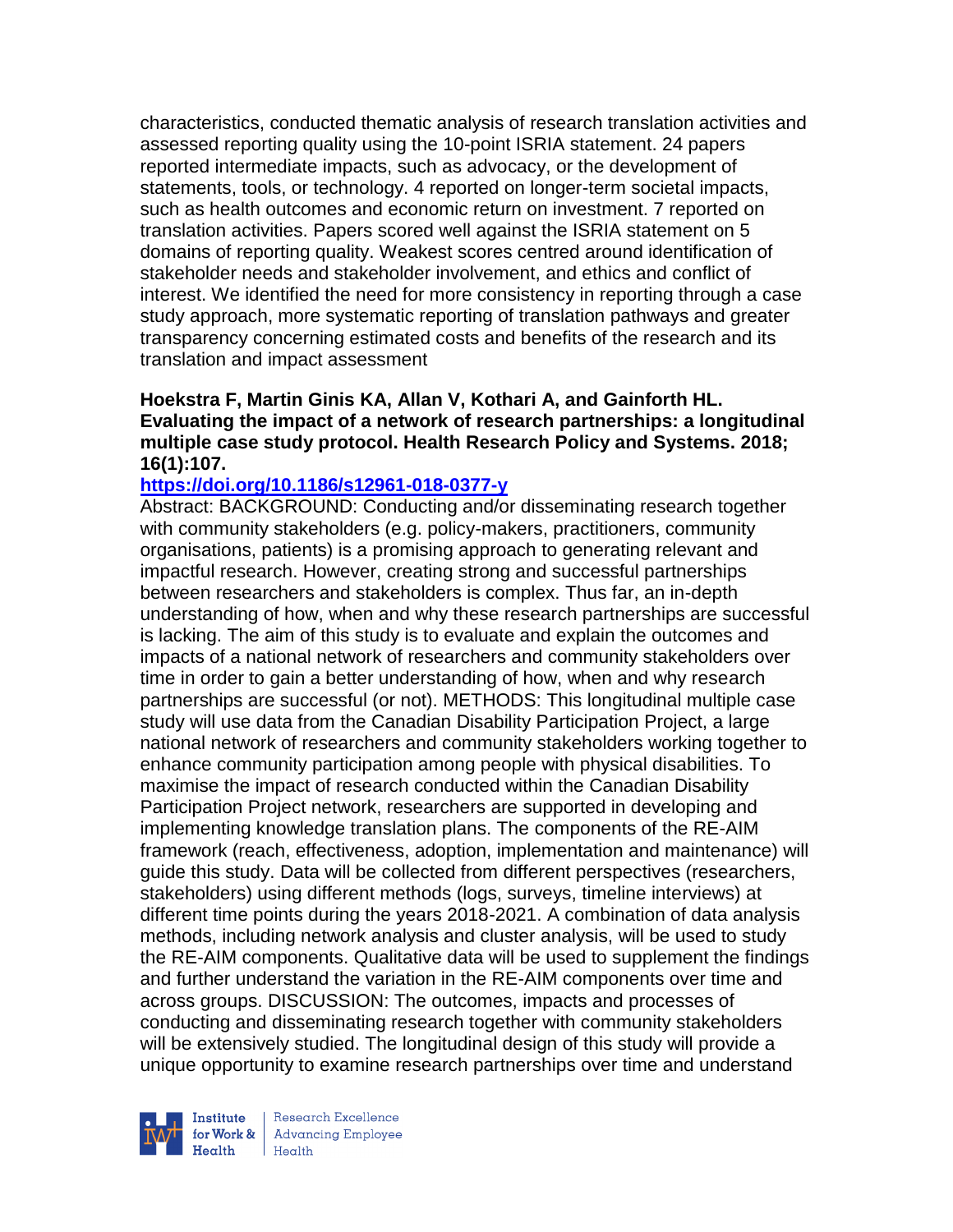the underlying processes using a variety of innovative research methods (e.g. network analyses, timeline interviews). This study will contribute to opening the 'black box' of doing successful and impactful health research in partnership with community stakeholders. TRIAL REGISTRATION: Open Science Framework: https://osf.io/kj5xa/

## **Hyett S, Marjerrison S, and Gabel C. Improving health research among Indigenous Peoples in Canada. CMAJ. 2018; 190(20):E616-E621. <https://doi.org/10.1503/cmaj.171538>**

## **Jackson R, Beckman J, Frederick M, Musolin K, and Harrison R. Rates of carpal tunnel syndrome in a state workers' compensation information system, by industry and occupation: California, 2007-2014. Morbidity and Mortality Weekly Report. 2018; 67(39):1094-1097.**

**<https://doi.org/10.15585/mmwr.mm6739a4> [open access]** Abstract: Carpal tunnel syndrome (CTS) occurs when the median nerve becomes compressed as it passes through the wrist within the carpal tunnel, resulting in pain, tingling, weakness, or numbness in the hand or the wrist. Occupational risk factors for CTS include engaging in work activities that require forceful, repetitive tasks, prolonged use of the hands or wrists in an awkward posture, or vibration (1). To assess trends and identify high-risk industries and occupations for CTS, the California Department of Public Health (CDPH) analyzed California workers' compensation claims for CTS by industry (2007- 2014) and occupation (2014) and calculated rates per full-time equivalent (FTE) worker. During 2007-2014, a total of 139,336 CTS cases were reported (incidence  $= 6.3$  cases per 10,000 FTE) in California workers; the rate among women (8.2) was 3.3 times higher than that among men (2.5). Industries with the highest rates of CTS were textile, fabric finishing, and coating mills (44.9), apparel accessories and other apparel manufacturing (43.1), and animal slaughtering and processing (39.8). Industries with high rates of CTS should consider implementing intervention measures, including ergonomic evaluations and development of tools and instruments that require less repetition and force and that correct awkward postures

### **Kreindler SA. Advancing the evaluation of integrated knowledge translation. Health Research Policy and Systems. 2018; 16(1):104. <https://doi.org/10.1186/s12961-018-0383-0>**

Abstract: BACKGROUND: Integrated knowledge translation (IKT) flows from the premise that knowledge co-produced with decision-makers is more likely to inform subsequent decisions. However, evaluations of manager/policy-makerfocused IKT often concentrate on intermediate outcomes, stopping short of assessing whether research findings have contributed to identifiable organisational action. Such hesitancy may reflect the difficulty of tracing the causes of this distal, multifactorial outcome. This paper elucidates how an approach based on realistic evaluation could advance the field. MAIN TEXT: Realistic evaluation views outcomes as a joint product of intervention



Institute Research Excellence<br>
for Work & Advancing Employee<br>
Health<br>
Health Health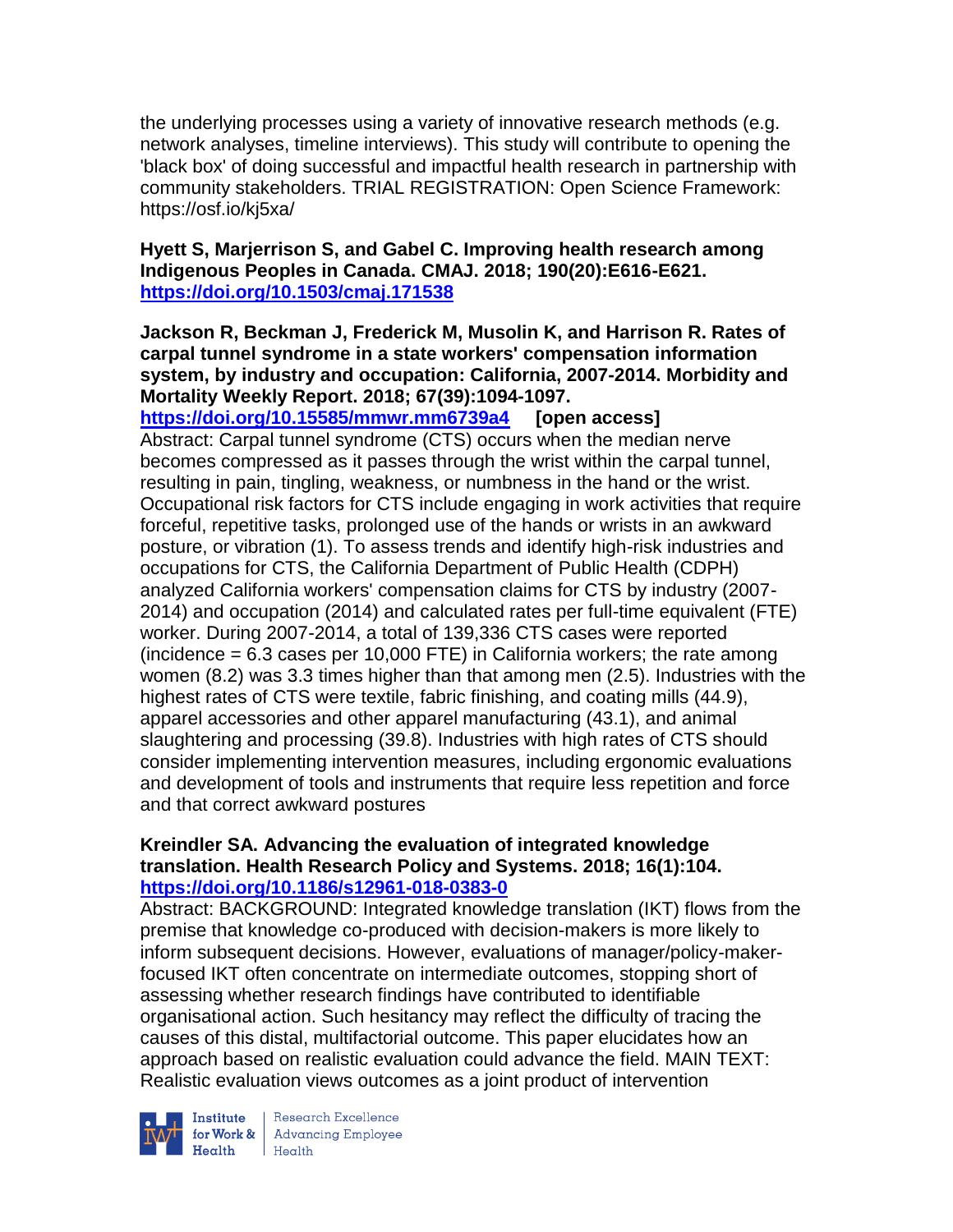mechanisms and context. Through identification of context-mechanism-outcome configurations, it enables the systematic testing and refinement of 'mid-range theory' applicable to diverse interventions that share a similar underlying logic of action. The 'context-sensitive causal chain' diagram, a tool adapted from the broader theory-based evaluation literature, offers a useful means of visualising the posited chain from activities to outcomes via mechanisms, and the context factors that facilitate or disrupt each linkage (e.g. activity-mechanism, mechanism-outcome). Drawing on relevant literature, this paper proposes a context-sensitive causal chain by which IKT may generate instrumental use of research findings (i.e. direct use to make a concrete decision) and identifies an existing tool to assess this outcome, then adapts the chain to describe a more subtle, indirect pathway of influence. Key mechanisms include capacity- and relationship-building among researchers and decision-makers, changes in the (perceived) credibility and usability of findings, changes in decision-makers' beliefs and attitudes, and incorporation of new knowledge in an actual decision. Project-specific context factors may impinge upon each linkage; equally important is the organisation's absorptive capacity, namely its overall ability to acquire, assimilate and apply knowledge. Given a sufficiently poor decisionmaking environment, even well-implemented IKT that triggers important mechanisms may fall short of its desired outcomes. Further research may identify additional mechanisms and context factors. CONCLUSION: By investigating 'what it is about an intervention that works, for whom, under what conditions', realistic evaluation addresses questions of causality head-on without sacrificing complexity. A realist approach could contribute greatly to our ability to assess and, ultimately, to increase - the value of IKT

#### **Patel J. New COPE guidelines on publication process manipulation: why they matter. Research Integrity and Peer Review. 2018; 3:13. <https://doi.org/10.1186/s41073-018-0059-x> [open access]**

Abstract: Manipulation of the publication process is a relatively new form of misconduct affecting the publishing industry. This editorial describes what it is, why it is difficult for individual journal editors and publishers to handle and the background to the development of the new COPE guidelines on how to manage publication process manipulation. These new guidelines represent an important first step towards encouraging openness and collaboration between publishers to address this phenomenon

**Ring BM, Jarvis BP, Sigurdsson SO, DeFulio A, and Silverman K. Propensity to work among detoxified opioid-dependent adults. Journal of Vocational Rehabilitation. 2018; 49(2):187-194. <https://doi.org/10.3233/JVR-180964>**

**Rudstam H, Gower WS, and Van Looy S. A muddy river alive with shifting currents: knowledge translation, disability, employment and organizational change. Journal of Vocational Rehabilitation. 2018; 49(2):173-185. <https://doi.org/10.3233/JVR-180963>**



Institute Research Excellence<br>for Work & Advancing Employee<br>Health Health Health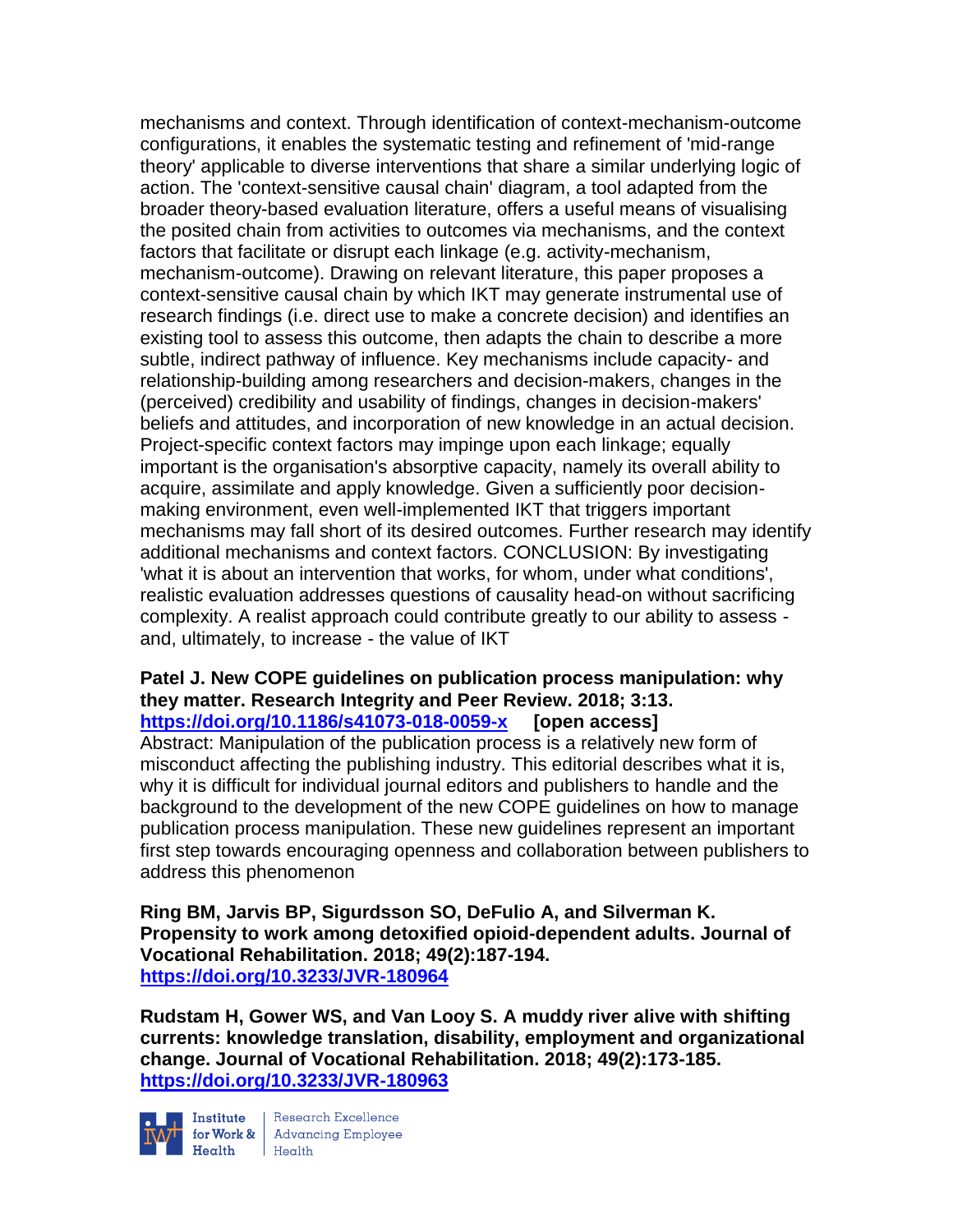**Seers K, Rycroft-Malone J, Cox K, Crichton N, Edwards RT, Eldh AC, et al. Facilitating Implementation of Research Evidence (FIRE): an international cluster randomised controlled trial to evaluate two models of facilitation informed by the Promoting Action on Research Implementation in Health Services (PARIHS) framework. Implementation Science. 2018; 13(1):137. <https://doi.org/10.1186/s13012-018-0831-9> [open access]** Abstract: BACKGROUND: Health care practice needs to be underpinned by high quality research evidence, so that the best possible care can be delivered. However, evidence from research is not always utilised in practice. This study used the Promoting Action on Research Implementation in Health Services (PARIHS) framework as its theoretical underpinning to test whether two different approaches to facilitating implementation could affect the use of research evidence in practice. METHODS: A pragmatic clustered randomised controlled trial with embedded process and economic evaluation was used. The study took place in four European countries across 24 long-term nursing care sites, for people aged 60 years or more with documented urinary incontinence. In each country, sites were randomly allocated to standard dissemination, or one of two different types of facilitation. The primary outcome was the documented percentage compliance with the continence recommendations, assessed at baseline, then at 6, 12, 18, and 24 months after the intervention. Data were analysed using STATA15, multi-level mixed-effects linear regression models were fitted to scores for compliance with the continence recommendations, adjusting for clustering. RESULTS: Quantitative data were obtained from reviews of 2313 records. There were no significant differences in the primary outcome (documented compliance with continence recommendations) between study arms and all study arms improved over time. CONCLUSIONS: This was the first cross European randomised controlled trial with embedded process evaluation that sought to test different methods of facilitation. There were no statistically significant differences in compliance with continence recommendations between the groups. It was not possible to identify whether different types and "doses" of facilitation were influential within very diverse contextual conditions. The process evaluation (Rycroft-Malone et al., Implementation Science. doi: 10.1186/s13012- 018-0811-0) revealed the models of facilitation used were limited in their ability to overcome the influence of contextual factors. TRIAL REGISTRATION: Current Controlled Trials ISRCTN11598502 . Date 4/2/10. The research leading to these results has received funding from the European Union's Seventh Framework Programme (FP7/2007-2013) under grant agreement no. 223646

**Tenney L, McKenzie LM, Matus B, Mueller K, and Newman LS. Effect of an opioid management program for Colorado workers' compensation providers on adherence to treatment guidelines for chronic pain. American Journal of Industrial Medicine. 2018; [Epub ahead of print]. <https://doi.org/10.1002/ajim.22920>** 

Abstract: OBJECTIVE: The aim of this study was to examine adherence of state guidelines for Colorado workers' compensation physicians/providers treating



Research Excellence for Work & | Advancing Employee Health